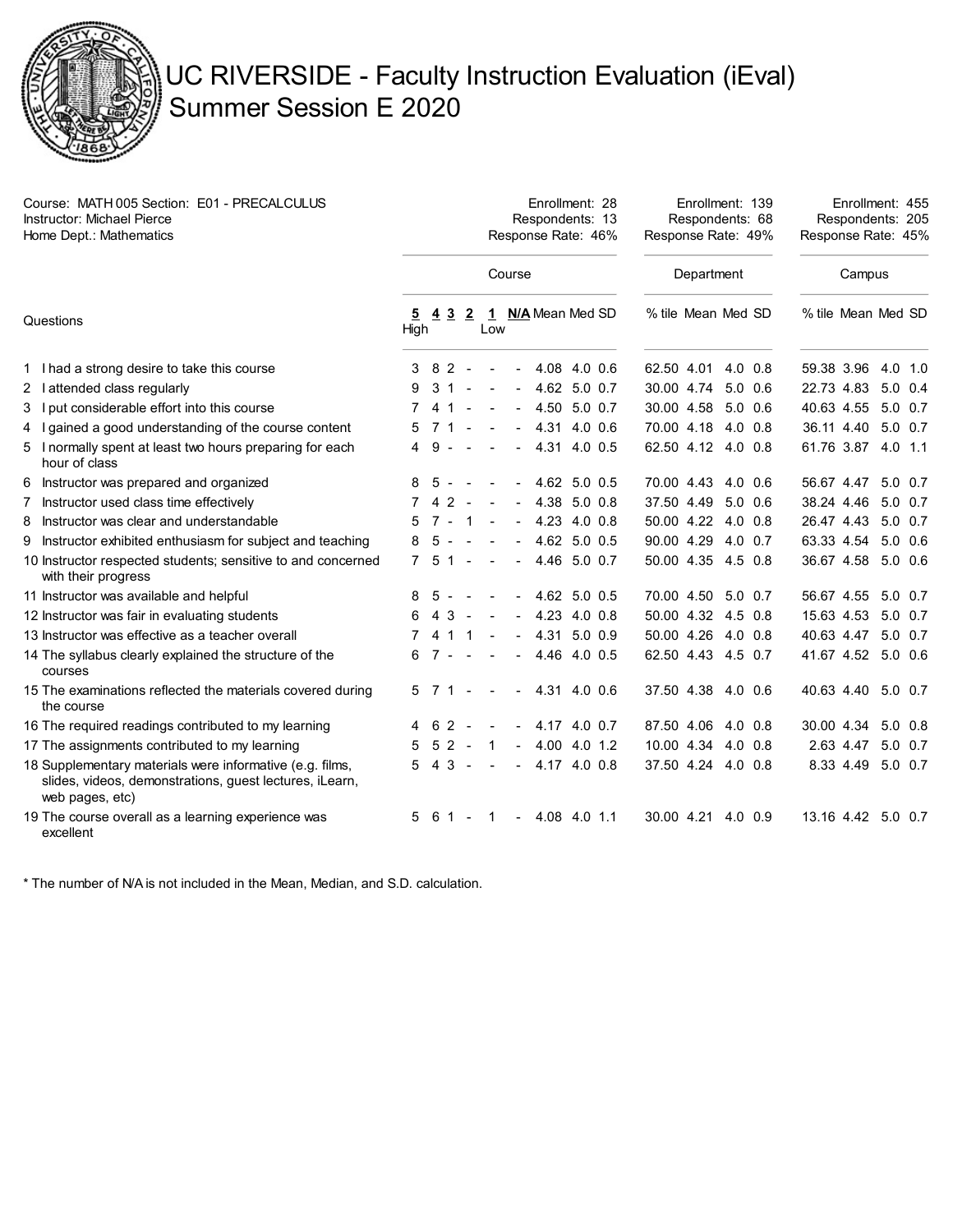

## UC RIVERSIDE - Faculty Instruction Evaluation (iEval) Summer Session E 2020

Course: MATH 005 Section: E01 - PRECALCULUS Instructor: Michael Pierce

**Question # 20**: Please comment on how the instructor's teaching helped your learning of the material in this course. Please give serious thought to your comments. Your comments will be studied by the professor after the grade and performance evaluation of your work have been submitted and may be used in changing future offerings of the course. In addition, these comments are placed in the instructor's file and may be used for purposes of evaluating the instructor's teaching. The information collected will remain anonymous.

- I really appreciated the concern that the instructor had for everyone in the class. The instructor was always approachable and helpful in class and in office hours. The assignments that were given as homework covered all the concepts I needed to learn in a way that provided a good introduction to how college mathematics is different from mathematics taught in high school. The quizzes that were assigned throughout the course were always evaluated fairly and included the content that was most important to understanding the rest of the material.
- Mike did a good job in going over the lessons as he explained thoroughly and answered any questions any of us might have. His class was really chill and he connected well with the students. I liked that he constantly reassured us that there was nothing to worry about and how reminded us that he was there to help if we had any questions at all. The class was a nice review of stuff that I had learned previously in high school and maybe even more helpful as I understood some topics better.
- no comment
- I genuinely loved Mike's teaching and how enthusiastic he was. Although, the material can become difficult because of the range of problems that were given. If there were a place to improve in, it would be where Mike goes over each problem and posts the answers AFTER everyone turns it in so it can become material we can learn and so he also knows how long the homework takes. Other than that, I felt supported and learned a lot about the concepts of the math I was learning which I have never learned about before.
- Toward the end of the course he began to show examples of what types of questions the topics he was teaching would apply to. That was very helpful. Although, I wish the example problems were more consistent with the difficulty of the problems in the homework and quizzes.
- Instructor Michael Pierce emphasized understanding Pre-calculus at the conceptual level that helped me understand math differently than I have before. For example, he explained exponentials and logarithms as repeated multiplication and division, respectively. He teaches math how he understands it and is careful in explaining – sometimes stoping to select his words wisely – making sure his explanations are effective so as not to confuse us. He also introduced to us the idea of writing math. Writing math has tremendously helped me understand it since I must understand what I am doing to then explain it in writing. The homework is quite difficult, which may benefit our learning, but it was definitely a bit too much. There were three sections to the homework: exercises, writing, and reflection. Exercise consisted of around 20 problems, sometimes each with different parts to them. The writing was one or two questions but required an in depth explanation of our math. This was possibly 3 pages of writing, maybe more. The reflection was then maybe another page or two of reflecting on our learning. Often times I found myself having trouble completing the homework. However, Pierce does not believe in grades but rather the learning process so that definitely alleviated the pressure and allowed me to solely focus on learning. He is also available for office hours if we need further help. Overall, I would say he is a great lecturer but his class workload is a bit to much. In the future, I would not mind having him as a math instructor.
- He teaches us to write out our math in a way for people to understand- it reworks how we think about the work we show. He also makes us reflect over our work- makes us really think about what parts we have down, what parts we are struggling with and need help with. Often times, the problem with math is we don't know how to focus down what to work on, but surprisingly, the reflection is a great way to focus our shortcomings. His teaching was standard, he showed examples and visuals which helped me understand the concepts.
- From his own course work, he taught us how specific items work and helped us develop our minds over some logic problems. This was effective because we were helping our brain run and become ready for any uncertain problems that may come our way. He also gave us the fundamentals to become an effective student in class. From a way to study to how to act in class. Overall, he was a good professor in my honest opinion, since he taught me about what I should expect in other classes. So much so that I learned that I have to try harder because I would fail otherwise.
- because our class in so early in the morning, he always starts light on us then he will go into the lesson. the lecture is very clear and understandable. and when every someone has a question he will go over it on the point. all the homework is really well given, its all the things that we learned in class and it is really helpful with preparing for the test.
- I personally liked the class as it was very informative and the teacher was just respectful to everyone. I just wished that the course work like the assignments were not so drastically different from the lecture level. However since we were given lots of resources it was still great.